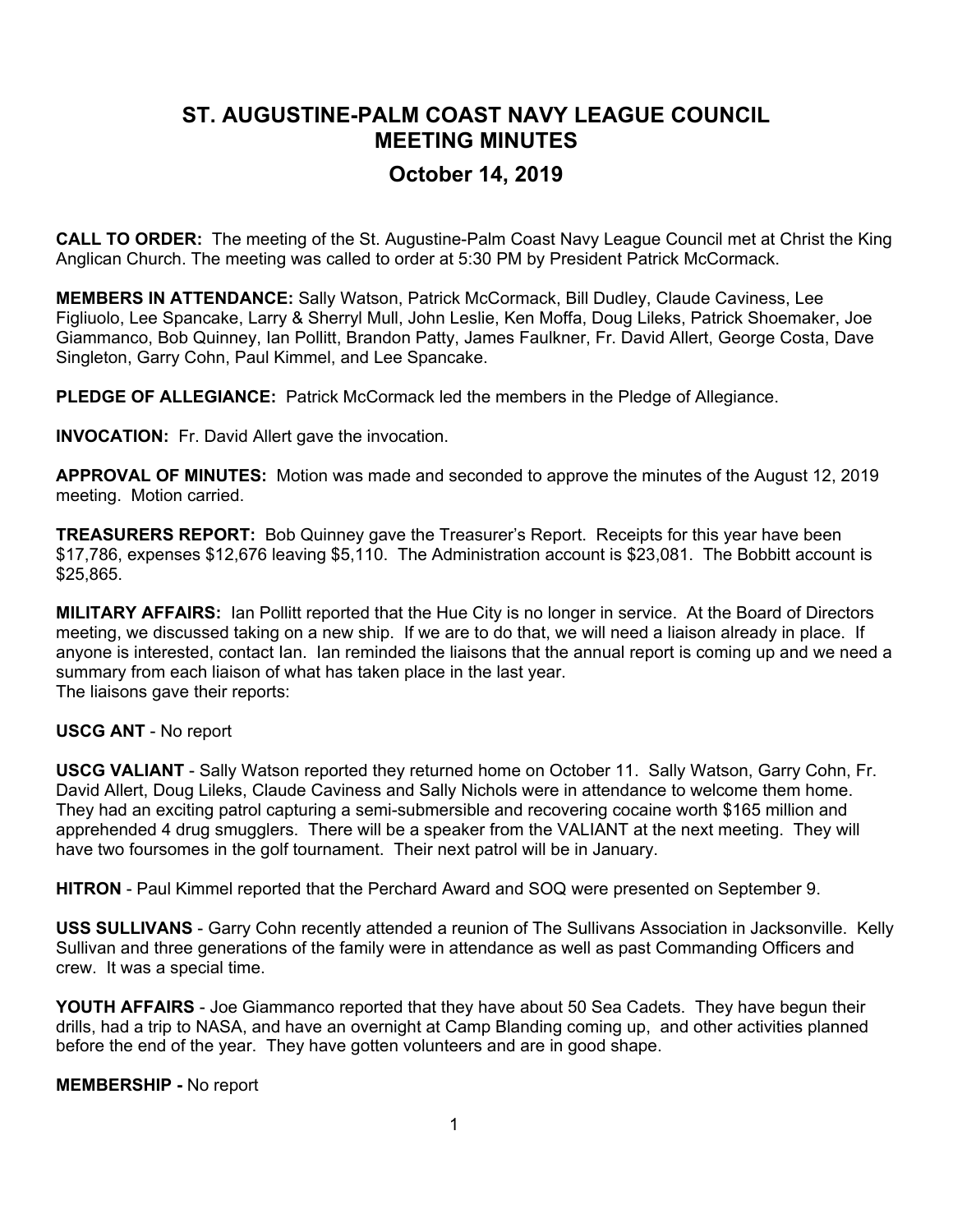**COMMUNICATIONS** - Lee Figliuolo said the Bosun's Locker has been sent out. As soon as the changes are approved for the Council ByLaws, he will post them on our website.

**GOLF TOURNAMENT** - Lee Figliuolo said everything is on schedule. He is still waiting

for the names of the foursome from the Maria Bray. He said Pat Golumb did an amazing job contacting businesses in Palm Coast to get restaurant gift cards. He said the only drawback is that the military will hand them back because it's too far to come for a meal. He projects that we will net approximately \$12,000.

**LEGISLATIVE AFFAIRS** - Brandon Patty discussed that NE Florida Congressman Waltz and Congressman Rutherford have been doing great work advocating on our behalf. Bill Dudley has been helping him get up to speed with who to talk with at National.

November 14 - Navy League Legislative Fly In will take in DC. Brandon will not be able to attend, but 60 plus Legislative Affairs members will be knocking on doors spreading our message of what they can do to assist us.

**NOMINATING COMMITTEE** - Bill Dudley and his committee Mike Zollar, Bob Price, and Stan Gilewicz have come up with a slate of officers. We will be voting on this

slate at the November 4 meeting.

President - Patrick McCormack Past President - Bill Dudley Chaplain - Fr. David Allert Secretary - Sally Watson Treasurer - Bob Quinney Judge Advocate - Patrick MCormack VP of Finance - Bob Price VP Legislative Affairs - Brandon Patty and Dave Sullivan VP of Youth Affairs - Joe and Shannon Giammanco VP of Military Affairs - Ian Pollitt VP of Membership - Claude Caviness VP of Communications - Lee Figliuolo

Board of Directors will consist of Patrick McCormack, Bill Dudley, Fr. David Allert, Sally Watson, Bob Quinney, Bob Price, Brandon Patty, Ian Pollitt, Claude Caviness, Lee Figliuolo, and Joe Giammanco. Finance Committee - Bob Price, Chairman, Bob Quinney, and Mike Zollar Archives - Garry Cohn

**SPEAKER** - John Leslie was our speaker. He has been a Combat Aviator, Test Pilot, and Author. He talked about the challenges of each. He followed in his father's footsteps as a Naval aviator. He has also written a book about their story.

## **NEW BUSINESS:**

**Council ByLaws -** The Board has reviewed the Council Bylaws. The following changes have been

Dues shall be in the amount set by the national organization for each established class of membership, such dues to be paid directly to the National Treasurer. Council dues may be established by the Council Board of Directors and these Council dues shall be paid to the Council Treasurer by January 31st of each year.

An individual's local council membership shall be subject to termination terminated for failure to pay required local council dues or assessments within 30 days of the due date. In addition, a member may resign by forwarding a resignation in writing to the National Corporate Secretary, with a copy to the Council President. Such resignations shall be effective when received by the National Corporate Secretary unless otherwise indicated in the letter of resignation.